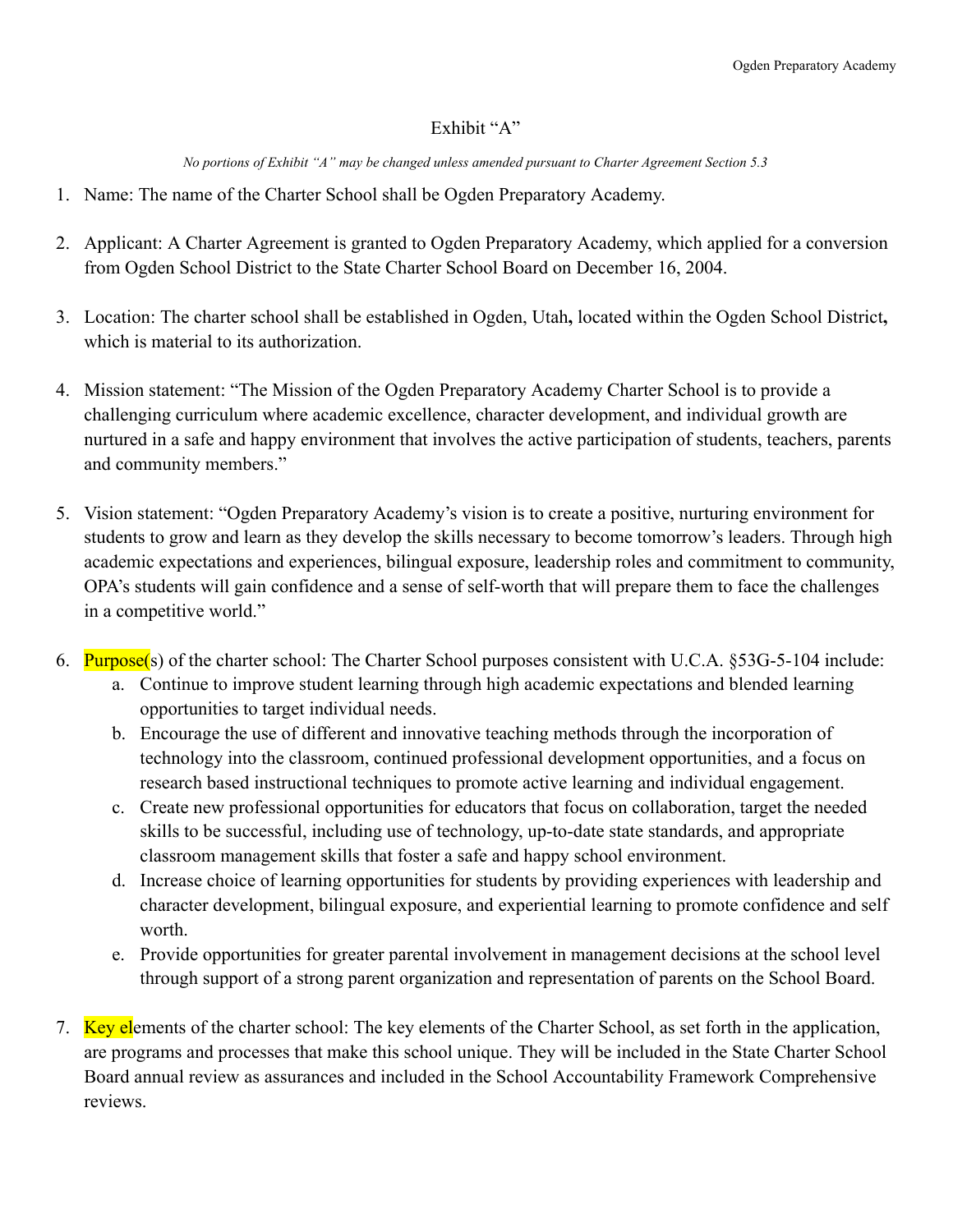Ogden Preparatory Academy:

- a. Provides a bilingual, language acquisition opportunity to every student in each grade level. Providesdual language program (60% English/40% Spanish)
- b. Ensures each student has a personalized education plan.
- c. Offers a multi-aged learning environment with subject integrated curriculum and instruction ¶
- d. Uses differentiated learning, teaching to learning styles, in each classroom and throughout the school .
- e. Keeps class sizes smaller than the State average.
- f. Implements a character development program which emphasizes high expectations, individual responsibility, and goal-oriented growth opportunities. supports student positive self-image andinvolves a point system for positive behavior management
- g. Promotes student engagement ereativity through active learning, including project-based and blended learning instruction.
- h. Encourages parent involvement.
- i. Maintains a large enough student population to offer all programmatic elements listed in the approved charter application.
- j. Does not offer distance or online education, as it is defined by the Utah State Board of Education.
- 8. Opening School Year: 2003-2004
- 9. Student Population: The grade levels served, and the maximum authorized enrollment is:
	- a. Grades Served: Kindergarten up to grade 9
	- b. Maximum Authorized Enrollment: 1300
- 10. **Enroll** ment preferences permitted by board policy and UCA  $\S 53G-6-502$ :
	- a. A child or grandchild of an individual who has actively participated in the development of the charter school;
	- b. A child or grandchild of a member of the charter school governing board;
	- c. A sibling of an individual who was previously or is presently enrolled in the charter school;
	- d. A child or a grandchild of a current n employee of the charter school;
	- e. A student articulating between charter schools offering similar programs that are governed by the same charter school governing board;
	- f. A student articulating from one charter school to another pursuant to an articulation agreement between the charter schools that is approved by the State Charter School Board;
	- g. A student who resides within up to a two-mile radius of the charter school and whose school of residence is at capacity.
- 11. **Stru** cture of governing board:
	- a. Number of board members: The Board shall consist of no fewer than five  $(5)$  and no more than seven (7) members.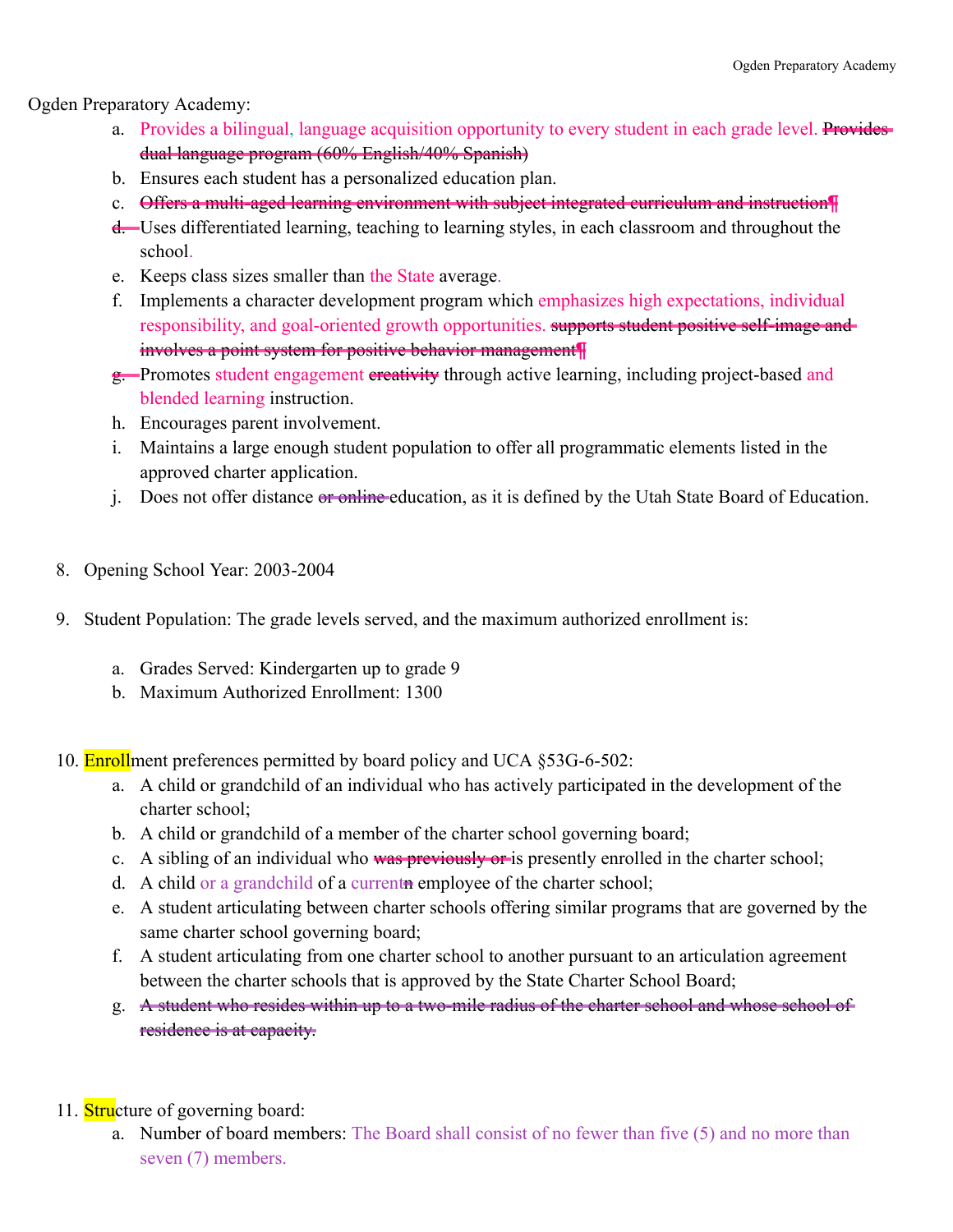- b. Appointment of board members: In order to fill a vacancy in the Board, the Board will solicit nominations and letters of application from the school community or members of the community at large. The Board may then elect an approved applicant to fill the vacancy. Board members will be elected by the vote of a majority of the remaining members of the Board. Board members elected to fill the seats of directors whose terms have expired shall be elected at the annual meeting of the Board of Directors.
- c. Board members' terms of office: Board members who are not parents of students attending the school shall serve two (2) year terms. Board members who are parents of students attending the school shall serve four (4) year terms. Board members are eligible for re-election. However, Board members shall be limited two (2) consecutive terms. Previous Board members are eligible for election to the Board after a lapse of two (2) years from the end of their last term. If the Board cannot locate a suitable applicant for a vacant Board seat, the Board ma\ appoint that Board member to a term that is one half the length of a normal term in order to give the Board time to locate a suitable replacement.
- d. Meetings: Regularly, not less than every other month
- 12. Administrative rules waived: None.